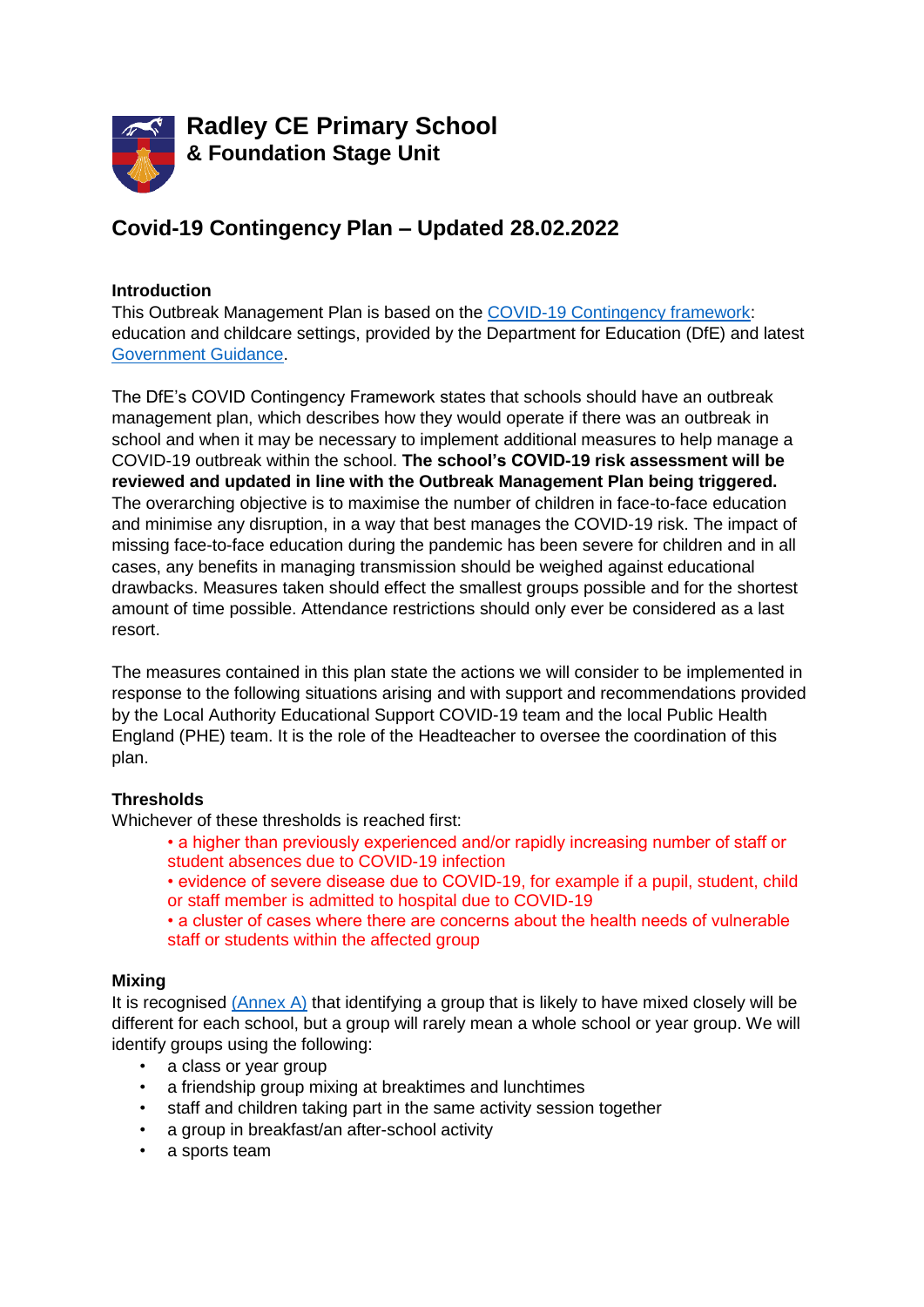## **Actions to consider**

When the thresholds outlined above are reached we will firstly review and **reinforce the hygiene, ventilation and LFD testing measures** that we already have in place. The local Public Health England team and Local Authority Educational Support COVID-19 team will work closely with our school and provide us with advice and support on a case by case basis, taking into account the local situation. For example; if local rates are extremely high, then the thresholds for extra action may be higher than set out above.

Where action is necessary to help reduce transmission within our school, these are the measures which may need to be temporarily introduced:

- Reintroducing children into bubbles and/or consistent groups.
- Reintroducing staggered start and finish times, with allocated entrances and exits for children and parents.
- Face coverings for staff (who are not exempt) in school when moving around indoors in places where social distancing is difficult to maintain, such as in communal areas.
- Face coverings for parents and visitors on site.
- Increased LFD testing for staff.
- Short term attendance restrictions, such as sending home a class or year group this would only be advised in extreme cases, and as a last resort where all other risk mitigations have not broken chains of transmission within the school.
- Shielding for vulnerable individuals (shielding can only be introduced by national government). We will speak to individuals who might be at increased risk and complete a risk assessment to review any additional protective measures in school or arrangement form home working or learning.
- If an outbreak occurs, we will work with our local Public Health England team and Local Authority Educational Support COVID-19 team, to help identify individuals who may have been in contact with known infectious individuals.

#### **Other Measures**

If recommended, we will limit or cancel:

- Assemblies,
- school trips and residentials,
- swimming lessons,
- visitors or volunteers coming into school
- Transition or taster days
- Parents coming into school
- Live performances
- After school clubs and activities

#### **Attendance Restrictions**

Attendance restrictions will only be recommended as a last resort. If recommended, we will implement the measures in this section.

Eligibility to remain in school If further restrictions are recommended we will continue to allow the following groups to attend school:

- Vulnerable pupils
- Children of critical workers
- Other groups identified by DfE